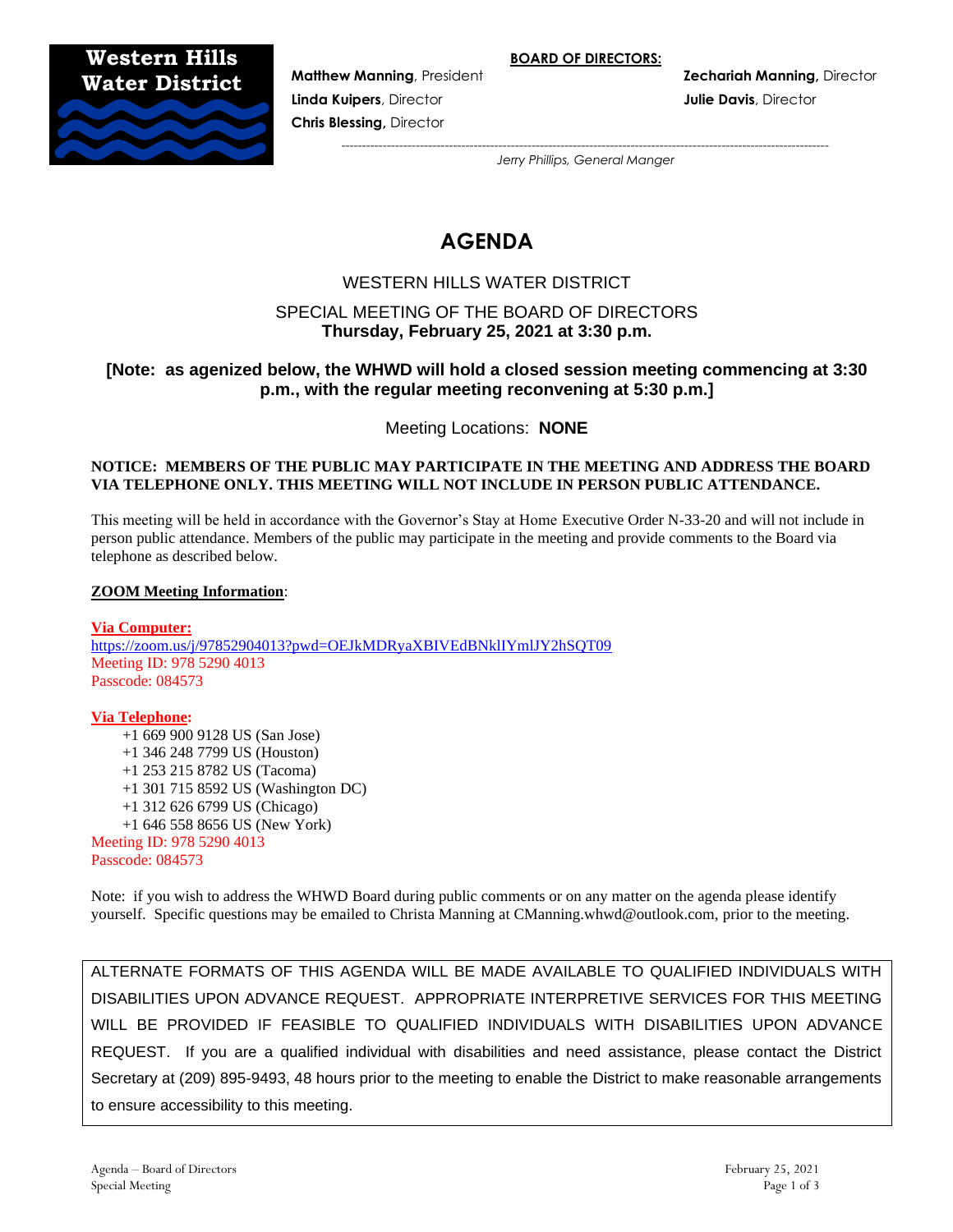*Any and all of the following agenda items are subject to action being taken by the Board of Directors by motion, resolution, or ordinance. Members of the public may address the Board of Directors concerning any agenda item during the Board's consideration of that item.*

- **1. Call meeting to order (3:30 p.m.)**
- **2. Roll Call**
- **3. Public Comments on Closed Session Items/Motion to Adjourn to Closed Session**

**a. Conference with Legal Counsel – Anticipated Litigation California Government Code Section 54956.9(d)(4) Anticipated litigation: two potential cases**

**WESTERN HILLS WATER DISTRICT - SPECIAL MEETING OF THE BOARD OF DIRECTORS Thursday, February 25, 2021 at 5:30 p.m.**

## **5:30 p.m. – Reconvene Open Session**

## **4. Reportable Actions Taken During Closed Session**

## **5. Action Items**

- a. Motion to Approve Retainer Agreement for Legal Services with Burke, Williams & Sorensen, LLP
- b. Motion to Authorize WHWD Treasurer and Director to Provide Information to BNY Mellon re WHWD CFD No. 1 Mello-roos Tax Information
- c. Motion to Authorize an Amount Not to Exceed \$1,000.00 for District website construction (any time and labor excluded)
- d. Motion to Authorize an Amount Not to Exceed \$1,000.00 to Hire Ray Smith to Provide WHWD Assessment for WTP Communications Possible Conversion

# **6. Reports by Board Members**

- a. Presentation re WHWD Sewer Issues Director Chris Blessing
- b. Public Questions Regarding Sewer Presentation (2 min time limit per question)
- c. Other Reports

# **7. Answer Questions Submitted by WHWD Customers (social media, email, or in person)**

### **8. Public Comments on Items Not on the Agenda**

*Interested persons in the audience or by teleconference are welcome to introduce any topic within the District's jurisdiction. Matters presented under this agenda item may be discussed, but no action can be taken by the Board at this meeting except as follows:*

*a. Briefly respond to statements made or questions raised.*